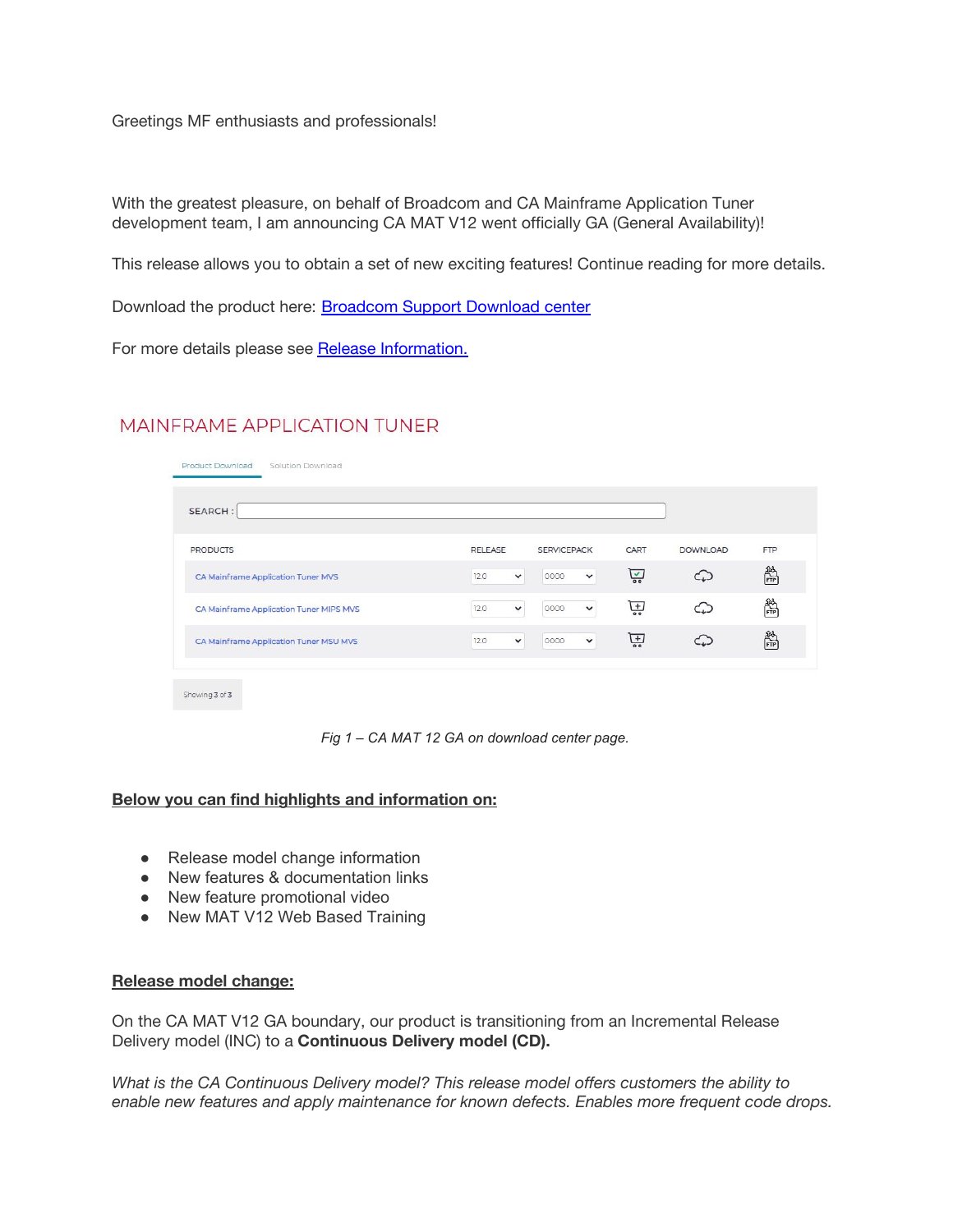*Clear separation of delivered features as individual PTFs from product fixes and where applicable, feature provisioning in a disabled state by default, which allows you to plan for the introduction of new features. Please review the PTF HOLDDATA and product documentation for specific details and activation requirements. More information regarding the Mainframe Continuous Delivery Strategy can be found [here.](http://techdocs.broadcom.com/content/broadcom/techdocs/us/en/ca-mainframe-software/traditional-management/mainframe-common-maintenance-procedures/1-0/continuous-delivery.html)*

# **New features in MAT V12 GA & documentation links:**

- CA MAT [Detect](https://techdocs.broadcom.com/content/broadcom/techdocs/us/en/ca-mainframe-software/devops/ca-mainframe-application-tuner/12-0/zowe-cli-plug-ins/ca-mat-detect-plug-in-for-zowe-cli.html) for Zowe CLI: Automatic detection of batch job performance degradation during the test
- CA MAT [Analyze](https://techdocs.broadcom.com/content/broadcom/techdocs/us/en/ca-mainframe-software/devops/ca-mainframe-application-tuner/12-0/zowe-cli-plug-ins/ca-mat-analyze-plug-in-for-zowe-cli.html) for Zowe CLI: Invocation and analysis of CA MAT measurements from the IDE terminal
- CA MAT [REST](https://techdocs.broadcom.com/content/broadcom/techdocs/us/en/ca-mainframe-software/devops/ca-mainframe-application-tuner/12-0/using-the-rest-api.html) API with multiple endpoints for e.g. monitor set-up, invocation, and analysis
- CA MAT [Database](https://techdocs.broadcom.com/content/broadcom/techdocs/us/en/ca-mainframe-software/devops/ca-mainframe-application-tuner/12-0/using/using-the-ca-mat-database.html)

Throughout the past development MAT V12 brought substantial changes to our architecture, delivered dozens of important features to our clients, and with this last drop reached a significant milestone by delivering a **new set of features: Zowe CLI plugins, and RESTful API supported by CA MAT Database.** 

**CA MAT Detect plug-in for Zowe CLI** and **CA MAT Analyze plug-in for Zowe CLI** conclude perfect E2E solution for performance tuning, they are backed up by their respective REST API counterparts which access **brand new data storage for our clients: CA MAT DB utilizing CCS DCM database.** 

This solution allows you to easily **integrate 'Performance on Commit' checks** into the CI/CD pipeline and **shift left your performance testing** thus increasing savings and furthermore reducing resource consumption, significantly decreasing risk of performance issues hitting production systems, reducing overall costs of defect resolution and saving time spent on performance issues analysis for both development and production specialists.

Check out short **video of CA MAT Performance on Commit functionality** on our YouTube channel: <https://youtu.be/G7jJjiBJxyc>

More details and real world implementation? A blog post from CA MAT Product Manager Ekaterina Tumanova ([Ekaterina.Tumanova@broadcom.com](mailto:Ekaterina.Tumanova@broadcom.com)), to come shortly on media do not miss it!